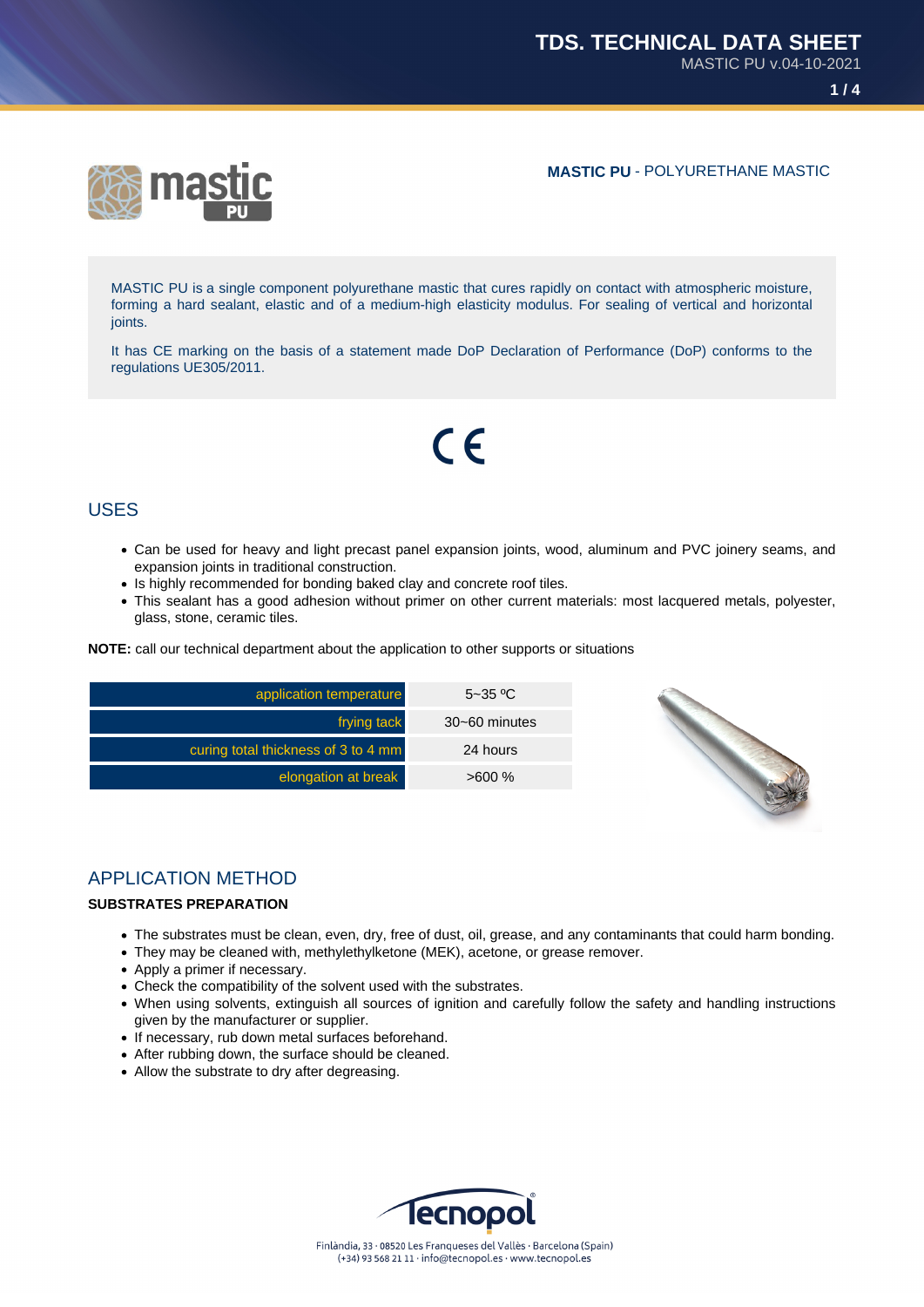We recommend cleaning concrete with a metal brush.

#### **CAULKING**

- MASTIC PU can be applied by a manual or pneumatic gun.
- After application, use a putty knife to smooth the joint with soapy water.
- This product should be used within 24 hours of opening the cartridge or sausage; otherwise, the sealant could harden inside. Do not apply at a temperature under 5 °C.
- In cold weather, store the cartridges at about 20 °C before use.
- Avoid any contact with non-cured MS, hybrid PU or silicone sealants as well as with alcohols or ammonia during curing.

#### **CLEANING**

Tools should be cleaned with, MEK or acetone before the sealant has completely cured. After curing, abrasion is necessary.

## SHELF LIFE

12 months in the original, hermetically sealed packaging between 5 and 35 °C

## PACKAGING

Boxes of 20 ut. (600 cm<sup>3</sup> each), on the gray color.

### HANDLING AND SAFETY

Not classified as hazardous. Read the material and safety data sheet before use. ( MSDS)

#### YIELD

| Diameter of the application(mm) | $\sim$ 2 $\sim$ 1 |  | 3 4 5 6 7 8 9 |  |  |
|---------------------------------|-------------------|--|---------------|--|--|
| Linear fleet (m)                |                   |  |               |  |  |

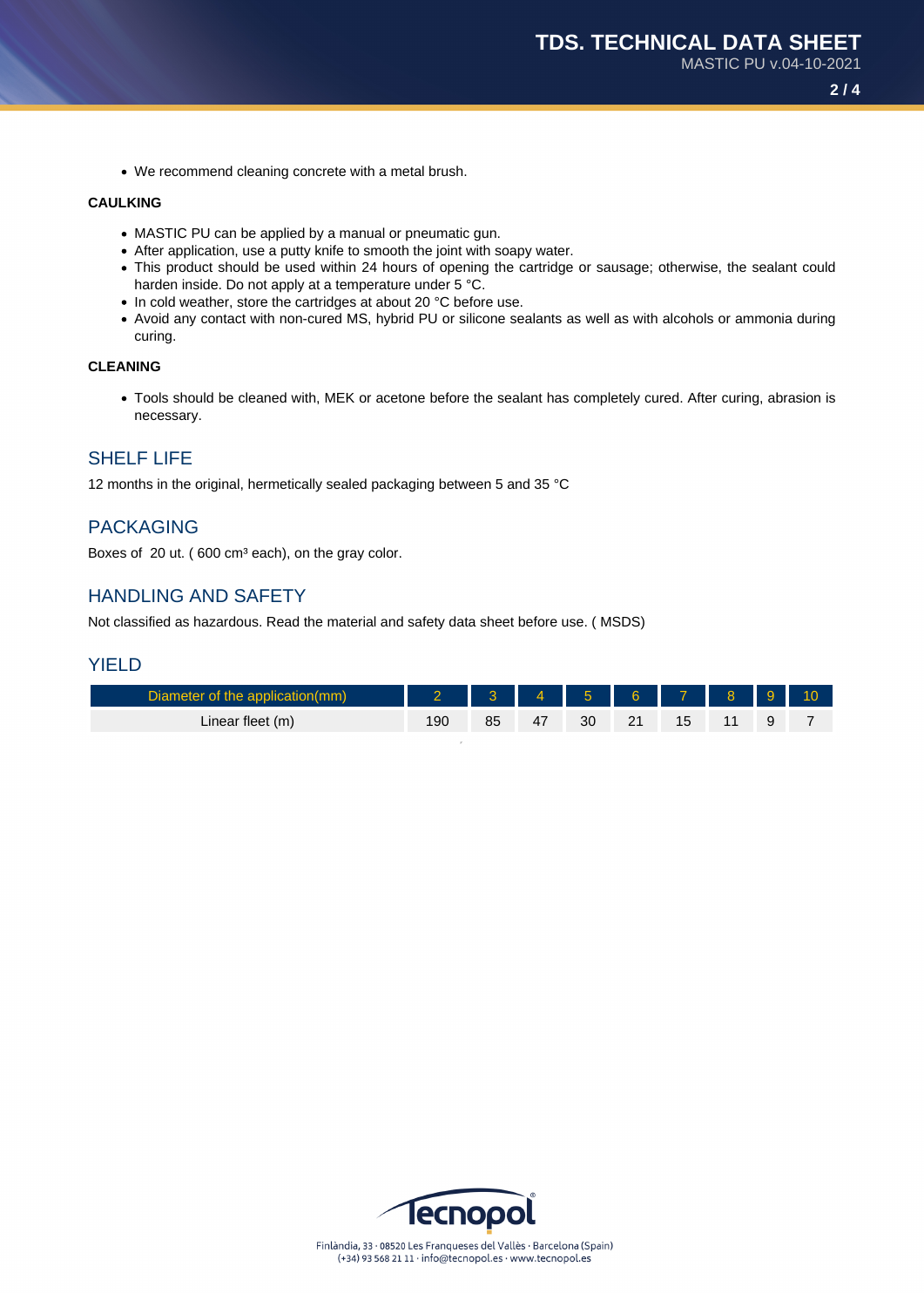# TECHNICAL DATA

| Appearance                                                                                                                       | pasty                                                                                                                                |
|----------------------------------------------------------------------------------------------------------------------------------|--------------------------------------------------------------------------------------------------------------------------------------|
| Color                                                                                                                            | gray                                                                                                                                 |
| Density ISO 1675                                                                                                                 | $1,18 \pm 0.05$ g/cm <sup>3</sup>                                                                                                    |
| Sagging ISO 7390                                                                                                                 | none                                                                                                                                 |
| Application temperature                                                                                                          | $5 - 35$ °C                                                                                                                          |
| Skin formation time                                                                                                              | $±70$ min                                                                                                                            |
| Cure time                                                                                                                        | 3 mm/24 h                                                                                                                            |
| Loss of volume<br>ISO 10563                                                                                                      | < 10%                                                                                                                                |
| ISO 8340 modified<br>Tear resistance                                                                                             | pass                                                                                                                                 |
| Adhesion/cohesion properties of deformation under tension maintained immersion in<br>water at 28 days<br>ISO 10590 modified      | no break                                                                                                                             |
| Adhesion/cohesion properties of deformation under-maintained tension, immersion<br>in saltwater at 28 days<br>ISO 10590 modified | no break                                                                                                                             |
| Adhesion/cohesion tensile deformation properties maintained at -30°C<br><b>ISO</b><br>8340 modified                              | pass                                                                                                                                 |
| Durability<br>ISO 8340/9047/10590                                                                                                | pass                                                                                                                                 |
| Modulus at 100 % ISO 8339                                                                                                        | ±0.4 MPa                                                                                                                             |
| Elongation at break ISO 8339                                                                                                     | >500%                                                                                                                                |
| Tear strength DIN 53515                                                                                                          | $±10$ N/mm                                                                                                                           |
| Temperature resistance                                                                                                           | $-40 - + 80$ °C                                                                                                                      |
| Resistance to dilute acids and bases                                                                                             | average                                                                                                                              |
| UV resistance                                                                                                                    | medium                                                                                                                               |
| Water and salt spray resistance                                                                                                  | excellent                                                                                                                            |
| Compatibility with paints                                                                                                        | water-based: yes<br>solvent-based: carry out tests<br>beforehand                                                                     |
| Specific data                                                                                                                    | modulus at 100 % (ISO 37) : ca.<br>0,3 MPa<br>modulus at break (ISO 37): ca.<br>1,4 MPa<br>elongation at break (ISO 37) : ><br>600 % |

Results were performed in the laboratory at 23ºC and 50% RH, under controllable conditions. These values may vary depending on the application, climatology, or substrate conditions.

The information herein is to assist customers in determining whether our products are suitable for their applications. Our products are only intended for sale to industrial and commercial customers. The customer assumes full responsibility for quality control, testing, and determination of the suitability of products for its intended application or use.

We warrant that our products will meet our written liquid component specifications. We make no other warranty of any kind, either express or implied, by fact or law, including any warranty of merchantability or fitness for a particular purpose since Tecnopol Sistemas S.L.U. does not control the execution, since Tecnopol Sistemas S.L.U, does not control the execution. Our total liability and customers' exclusive remedy for all proven claims is the replacement of the nonconforming product and in no event shall we be liable for any other damages. While descriptions, designs, data and information contained herein are presented in good faith and believed to be accurate, they are provided for guidance only. Because many factors may affect processing or application/ use, Tecnopol Sistemas S.L.U.